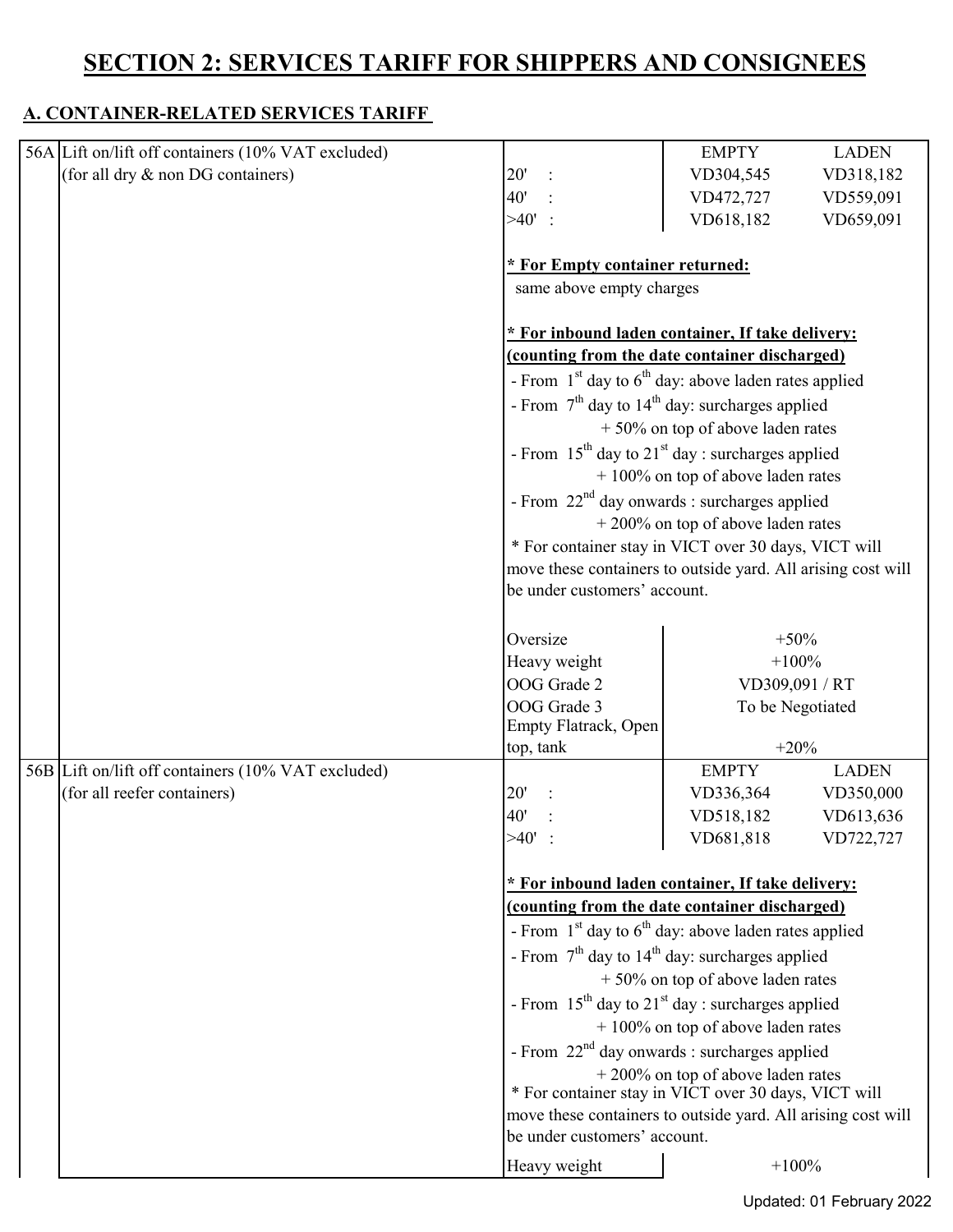| 57 | Laden Dangerous container lift on / lift off (10% VAT                              | Item 56 plus 50%                                                                                  |                                      |                           |
|----|------------------------------------------------------------------------------------|---------------------------------------------------------------------------------------------------|--------------------------------------|---------------------------|
|    |                                                                                    |                                                                                                   |                                      |                           |
| 58 | Bundled Flatrack containers operation (10% VAT excluded)                           | $\dots 20'$                                                                                       | VD304,545                            |                           |
|    | (To stack empty flatrack containers one above other)                               | $\ldots$ /40'                                                                                     | VD472,727                            |                           |
|    |                                                                                    | $\ldots$ />40'                                                                                    | VD618,182                            |                           |
|    | 59A Lift on import/export containers (on special request) from Wharf to Barge      |                                                                                                   | <b>EMPTY</b>                         | <b>LADEN</b>              |
|    | to deliver to customer or vice versa lift off from barge to wharf 20'              |                                                                                                   | VD418,182                            | VD595,455                 |
|    | receiving from customer                                                            | 40'                                                                                               | VD654,545                            | VD890,909                 |
|    | (for all dry & non-DG containers)                                                  | >40'                                                                                              | VD790,909                            | VD1,081,818               |
|    | (10% VAT excluded)                                                                 |                                                                                                   |                                      |                           |
|    |                                                                                    | * For inbound laden container, If take delivery:<br>(counting from the date container discharged) |                                      |                           |
|    |                                                                                    | - From $1st$ day to $6th$ day: above laden rates applied                                          |                                      |                           |
|    |                                                                                    |                                                                                                   |                                      |                           |
|    |                                                                                    | - From $7th$ day to $14th$ day: surcharges applied                                                |                                      |                           |
|    |                                                                                    |                                                                                                   | $+50\%$ on top of above laden rates  |                           |
|    |                                                                                    | - From $15^{th}$ day to $21^{st}$ day : surcharges applied                                        |                                      |                           |
|    |                                                                                    |                                                                                                   | $+100\%$ on top of above laden rates |                           |
|    |                                                                                    | - From $22^{nd}$ day onwards : surcharges applied                                                 |                                      |                           |
|    |                                                                                    |                                                                                                   | $+$ 200% on top of above laden rates |                           |
|    |                                                                                    | * For container stay in VICT over 30 days, VICT will                                              |                                      |                           |
|    |                                                                                    | move these containers to outside yard. All arising cost will                                      |                                      |                           |
|    |                                                                                    | be under customers' account.                                                                      |                                      |                           |
|    |                                                                                    |                                                                                                   |                                      |                           |
|    |                                                                                    | Oversize                                                                                          | $+50%$                               |                           |
|    |                                                                                    | Heavy weight                                                                                      | $+100%$                              |                           |
|    |                                                                                    | Empty Flatrack, Open                                                                              | $+20%$                               |                           |
|    |                                                                                    | top, tank                                                                                         |                                      |                           |
|    | 59B Lift on import/export containers (on special request) from Wharf to Barge      |                                                                                                   | <b>EMPTY</b>                         | <b>LADEN</b>              |
|    | to deliver to customer or vice versa lift off from barge to wharf 20'              | 40'                                                                                               | VD418,182                            | VD613,636                 |
|    | receiving from customer<br>(for all reefer containers)                             | $>40'$ :                                                                                          | VD654,545<br>VD790,909               | VD900,000<br>VD1,081,818  |
|    | (10% VAT excluded)                                                                 |                                                                                                   |                                      |                           |
|    |                                                                                    | * For inbound laden container, If take delivery:                                                  |                                      |                           |
|    |                                                                                    | (counting from the date container discharged)                                                     |                                      |                           |
|    |                                                                                    | - From $1st$ day to $6th$ day: above laden rates applied                                          |                                      |                           |
|    |                                                                                    | - From $7th$ day to $14th$ day: surcharges applied                                                |                                      |                           |
|    |                                                                                    |                                                                                                   | +50% on top of above laden rates     |                           |
|    |                                                                                    | - From $15^{th}$ day to $21^{st}$ day : surcharges applied                                        |                                      |                           |
|    |                                                                                    |                                                                                                   | $+100\%$ on top of above laden rates |                           |
|    |                                                                                    | - From 22 <sup>nd</sup> day onwards : surcharges applied                                          |                                      |                           |
|    |                                                                                    |                                                                                                   | $+$ 200% on top of above laden rates |                           |
|    |                                                                                    |                                                                                                   |                                      |                           |
|    |                                                                                    | * For container stay in VICT over 30 days, VICT will                                              |                                      |                           |
|    |                                                                                    | move these containers to outside yard. All arising cost will                                      |                                      |                           |
|    |                                                                                    | be under customers' account.                                                                      |                                      |                           |
|    |                                                                                    | Heavy weight                                                                                      | $+100%$                              |                           |
|    | 60 Lift on import/export containers (on special request) from Wharf to Barge       |                                                                                                   |                                      |                           |
|    | to deliver to customer or vice versa lift off from barge to wharf Item 59 plus 50% |                                                                                                   |                                      |                           |
|    | receiving from customer                                                            |                                                                                                   |                                      |                           |
|    |                                                                                    |                                                                                                   |                                      | Updated: 01 February 2022 |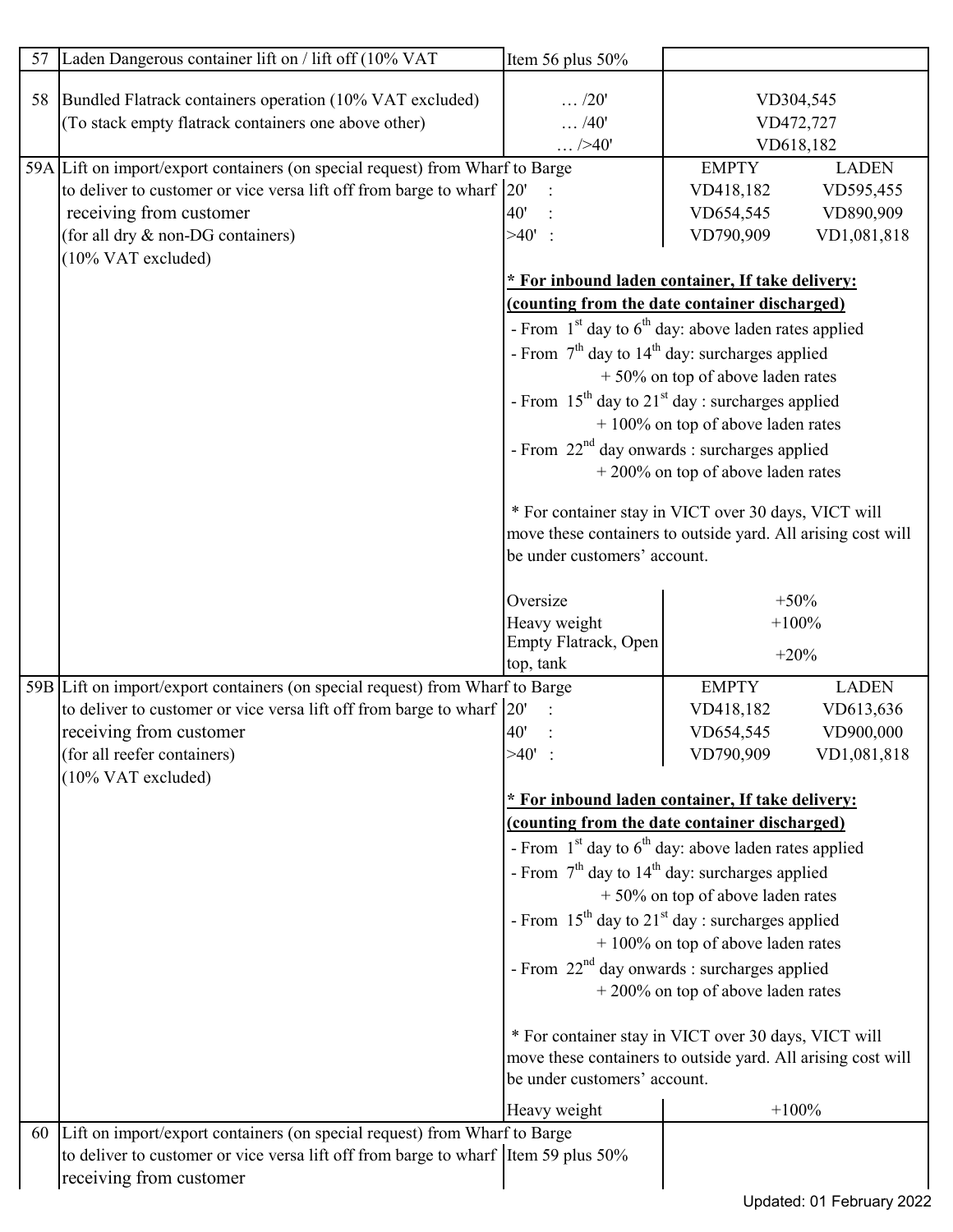|    | (for laden DG containers) (10% VAT excluded)            |                                                                                   |                                              |                           |
|----|---------------------------------------------------------|-----------------------------------------------------------------------------------|----------------------------------------------|---------------------------|
| 61 | Stuffing/Unstuffing FCL container at open yard          |                                                                                   | Stuffing                                     | Unstuffing                |
|    | $(10\% \text{ VAT excluded})$                           | 20'                                                                               | VD818,182                                    | VD959,091                 |
|    | Carry EMPTY/FCL cont. to open yard                      | 40'                                                                               | VD1,159,091                                  | VD1,340,909               |
|    | Stuff/unstuff cargo into/from FCL cont. as requested by | $>40'$ :                                                                          | VD1,468,182                                  | VD1,681,818               |
|    | consignee /shipper.                                     |                                                                                   |                                              |                           |
|    | Carry back FCL/empty to/from cont. block.               |                                                                                   | * If customer's equipment is                 |                           |
|    |                                                         |                                                                                   | used for stuffing/unstuffing,                |                           |
|    |                                                         |                                                                                   | charge:                                      |                           |
|    |                                                         |                                                                                   |                                              | Stuffing/ Unstuffing      |
|    |                                                         | 20'                                                                               |                                              | VD618,181                 |
|    |                                                         | 40'                                                                               |                                              | VD900,000                 |
|    |                                                         | >40'                                                                              |                                              | VD1,081,818               |
|    |                                                         |                                                                                   |                                              |                           |
|    |                                                         |                                                                                   | * If domestic hazardous cargo,               |                           |
|    |                                                         |                                                                                   | charge: +50% of above                        |                           |
|    |                                                         | * For inbound laden container, If unstuffing:                                     |                                              |                           |
|    |                                                         | (counting from the date container discharged)                                     |                                              |                           |
|    |                                                         | - From 1 <sup>st</sup> day to 6 <sup>th</sup> day: above unstuffing rates applied |                                              |                           |
|    |                                                         | - From $7th$ day to $15th$ day: surcharges applied                                |                                              |                           |
|    |                                                         |                                                                                   | $+20\%$ on top of above unstuffing rates     |                           |
|    |                                                         | - From $16^{th}$ day onwards: surcharges applied                                  |                                              |                           |
|    |                                                         |                                                                                   | $+40\%$ on top of above unstuffing rates     |                           |
|    |                                                         | * For container stay in VICT over 30 days, VICT will                              |                                              |                           |
|    |                                                         | move these containers to outside yard. All arising cost will                      |                                              |                           |
|    |                                                         | be under customers' account.                                                      |                                              |                           |
|    |                                                         |                                                                                   | * If Forklift(<3.5T) is used:                |                           |
|    |                                                         |                                                                                   | $+$ VD54,545 for 20'                         |                           |
|    |                                                         |                                                                                   | + VD86,364 for $40'$                         |                           |
|    |                                                         |                                                                                   | + VD109,091 for $>40'$                       |                           |
|    |                                                         |                                                                                   | $*$ If Forklift( $>3.5$ T, $<12$ T) is used: |                           |
|    |                                                         |                                                                                   | + VD800,000 for 20'                          |                           |
|    |                                                         |                                                                                   | $+$ VD1,336,364 for 40'                      |                           |
|    |                                                         |                                                                                   | $+$ VD2,018,182 for >40'                     |                           |
|    |                                                         |                                                                                   | * If labeling duty stamp is                  |                           |
|    |                                                         |                                                                                   | required:                                    |                           |
|    |                                                         |                                                                                   | $+$ VD277,273 for 20'                        |                           |
|    |                                                         |                                                                                   | $+$ VD372,727 for 40'                        |                           |
|    |                                                         |                                                                                   | + VD459,091 for $>40'$                       |                           |
|    |                                                         | Oversize                                                                          |                                              | $+50%$                    |
|    |                                                         | Heavy weight                                                                      |                                              | $+100%$                   |
| 62 | Stuffing/Unstuffing FCL container at Quay-side          | 20'                                                                               |                                              | VD1,577,273               |
|    | (10% VAT excluded)                                      | 40'                                                                               |                                              | VD2,027,273               |
|    |                                                         | $>40'$ :                                                                          |                                              | VD2,472,727               |
|    |                                                         |                                                                                   |                                              |                           |
|    |                                                         |                                                                                   | * If domestic hazardous cargo,               |                           |
|    |                                                         |                                                                                   | charge: +50% of above                        |                           |
|    |                                                         | * Pouring break-bulk cargo from container into barge:                             |                                              |                           |
|    |                                                         | $-20$ : VD1,027,273                                                               |                                              |                           |
|    |                                                         |                                                                                   |                                              | Updated: 01 February 2022 |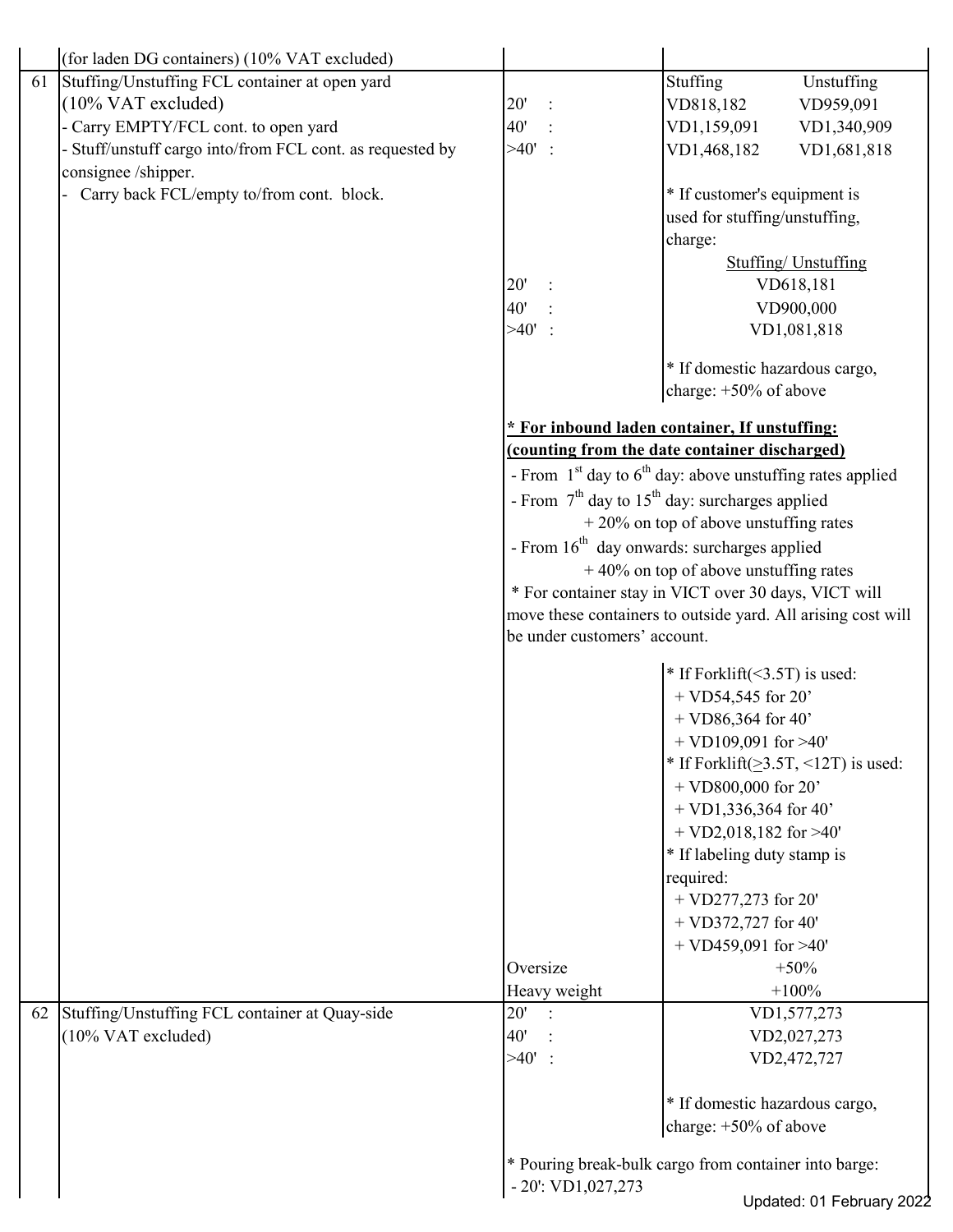|    |                                                          | * For inbound laden container, If unstuffing:<br>(counting from the date container discharged) |                                                              |  |  |
|----|----------------------------------------------------------|------------------------------------------------------------------------------------------------|--------------------------------------------------------------|--|--|
|    |                                                          | - From $1st$ day to $6th$ day: above rates applied                                             |                                                              |  |  |
|    |                                                          | - From $7th$ day to $15th$ day: surcharges applied                                             |                                                              |  |  |
|    |                                                          |                                                                                                | $+20\%$ on top of above unstuffing rates                     |  |  |
|    |                                                          |                                                                                                | - From $16^{th}$ day onwards: surcharges applied             |  |  |
|    |                                                          |                                                                                                | $+40\%$ on top of above unstuffing rates                     |  |  |
|    |                                                          |                                                                                                | * For container stay in VICT over 30 days, VICT will         |  |  |
|    |                                                          |                                                                                                | move these containers to outside yard. All arising cost will |  |  |
|    |                                                          | be under customers' account.                                                                   |                                                              |  |  |
|    |                                                          | $*$ If Forklift(<3.5T) is used:<br>$+$ VD54,545 for 20'                                        |                                                              |  |  |
|    |                                                          |                                                                                                | $+$ VD86,364 for 40'                                         |  |  |
|    |                                                          |                                                                                                | + VD109,091 for $>40'$                                       |  |  |
|    |                                                          |                                                                                                | * If Forklift( $\geq$ 3.5T, <12T) is used:                   |  |  |
|    |                                                          |                                                                                                | + VD800,000 for 20'                                          |  |  |
|    |                                                          |                                                                                                | $+$ VD1,336,364 for 40'                                      |  |  |
|    |                                                          |                                                                                                | $+$ VD2,018,182 for >40'<br>* If labeling duty stamp is      |  |  |
|    |                                                          |                                                                                                | required:                                                    |  |  |
|    |                                                          |                                                                                                | $+$ VD277,273 for 20'                                        |  |  |
|    |                                                          |                                                                                                | $+$ VD372,727 for 40'                                        |  |  |
|    |                                                          |                                                                                                | + VD459,091 for $>40'$                                       |  |  |
|    |                                                          | Oversize                                                                                       | $+50%$                                                       |  |  |
|    |                                                          | Heavy weight                                                                                   | $+100%$                                                      |  |  |
| 63 | Reefer container stuffing/unstuffing                     |                                                                                                | Stuffing<br>Unstuffing                                       |  |  |
|    | $(10\% \text{ VAT excluded})$                            | $20'$ :                                                                                        | VD1,181,818<br>VD963,636                                     |  |  |
|    |                                                          | $40'$ :                                                                                        | VD1,359,091<br>VD1,645,455                                   |  |  |
|    |                                                          | >40'                                                                                           | VD1,556,819<br>VD1,886,364                                   |  |  |
|    |                                                          |                                                                                                |                                                              |  |  |
|    |                                                          | * For inbound laden container, If unstuffing:                                                  |                                                              |  |  |
|    |                                                          |                                                                                                | (counting from the date container discharged)                |  |  |
|    |                                                          | - From $1st$ day to $6th$ day: above unstuffing rates applied                                  |                                                              |  |  |
|    |                                                          |                                                                                                | - From $7th$ day to $15th$ day: surcharges applied           |  |  |
|    |                                                          |                                                                                                |                                                              |  |  |
|    |                                                          |                                                                                                | $+20\%$ on top of above unstuffing rates                     |  |  |
|    |                                                          |                                                                                                | - From $16th$ day onwards: surcharges applied                |  |  |
|    |                                                          |                                                                                                | $+40\%$ on top of above unstuffing rates                     |  |  |
|    |                                                          |                                                                                                | * For container stay in VICT over 30 days, VICT will         |  |  |
|    |                                                          | be under customers' account.                                                                   | move these containers to outside yard. All arising cost will |  |  |
|    |                                                          | Heavy weight                                                                                   | $+100%$                                                      |  |  |
|    | 64   DG container Stuffing/Unstuffing (10% VAT excluded) | Item 61 plus $50\%$                                                                            |                                                              |  |  |
| 65 | DG Stuffing/Unstuffing FCL container at Quay-side        | Item 62 plus 50%                                                                               |                                                              |  |  |
|    | (10% VAT excluded)                                       |                                                                                                |                                                              |  |  |
|    | 66 Cargo transloading from one container to another      |                                                                                                |                                                              |  |  |
|    | $(10\% \text{ VAT excluded})$                            | 20'                                                                                            | VD1,231,818                                                  |  |  |
|    | - Carry empty container from MT block to open yard       | 40'                                                                                            | VD1,768,182                                                  |  |  |
|    | - Unstuff cargo from one container and stuff cargo again | $>40'$ :                                                                                       | VD2,081,818<br>Updated: 01 February 2022                     |  |  |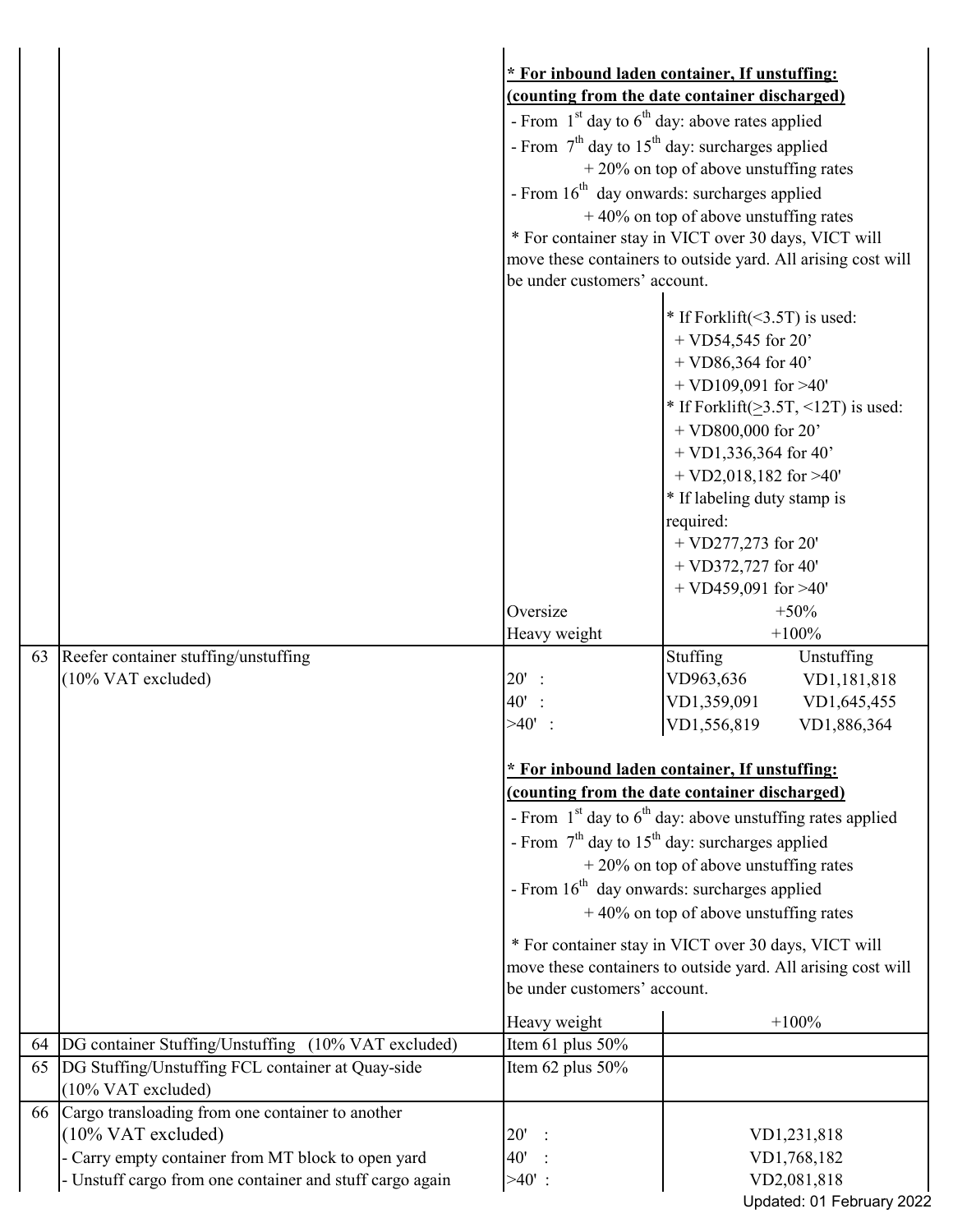|    | into the empty one<br>Carry stuffed container to export block (if it is container<br>for export)                                                                                                                                                                                                   |                                                                   | $*$ If Forklift(<3.5T) is used:<br>$+$ VD54,545 for 20'<br>+ VD86,364 for 40'                                                                                                                   |  |
|----|----------------------------------------------------------------------------------------------------------------------------------------------------------------------------------------------------------------------------------------------------------------------------------------------------|-------------------------------------------------------------------|-------------------------------------------------------------------------------------------------------------------------------------------------------------------------------------------------|--|
|    |                                                                                                                                                                                                                                                                                                    |                                                                   | + VD109,091 for $>40'$<br>* If Forklift( $\geq$ 3.5T, <12T) is used:<br>+ VD800,000 for 20'                                                                                                     |  |
|    |                                                                                                                                                                                                                                                                                                    |                                                                   | $+$ VD1,336,364 for 40'                                                                                                                                                                         |  |
|    |                                                                                                                                                                                                                                                                                                    |                                                                   | $+$ VD2,018,182 for >40'                                                                                                                                                                        |  |
|    |                                                                                                                                                                                                                                                                                                    | Oversize                                                          | $+50%$                                                                                                                                                                                          |  |
|    |                                                                                                                                                                                                                                                                                                    | Heavy weight                                                      | $+100%$                                                                                                                                                                                         |  |
|    | 67 DG cargo transloading from one container to another<br>(10% VAT excluded)                                                                                                                                                                                                                       | Item 66 plus 50%                                                  |                                                                                                                                                                                                 |  |
| 68 | Reefer cargo transloading from one container to another<br>(10% VAT excluded)                                                                                                                                                                                                                      |                                                                   |                                                                                                                                                                                                 |  |
|    | Carry empty container from MT block to open yard                                                                                                                                                                                                                                                   | 20'                                                               | VD1,609,091                                                                                                                                                                                     |  |
|    | - Unstuff cargo from one container and stuff cargo again                                                                                                                                                                                                                                           | 40'                                                               | VD2,277,273                                                                                                                                                                                     |  |
|    | into the empty one                                                                                                                                                                                                                                                                                 | >40'                                                              | VD2,409,091                                                                                                                                                                                     |  |
|    | Carry stuffed container to export block (if it is container                                                                                                                                                                                                                                        |                                                                   |                                                                                                                                                                                                 |  |
|    | for export)                                                                                                                                                                                                                                                                                        | Heavy weight                                                      | $+100%$                                                                                                                                                                                         |  |
|    | 69A Extra movement GP Container (10% VAT excluded)                                                                                                                                                                                                                                                 | 20'                                                               | VD359,091                                                                                                                                                                                       |  |
|    | - Carry FCL cont. to CFS open area                                                                                                                                                                                                                                                                 | 40'                                                               | VD531,818                                                                                                                                                                                       |  |
|    | unstuff for customs inspection                                                                                                                                                                                                                                                                     | >40'                                                              | VD654,545                                                                                                                                                                                       |  |
|    | Stuff cargo back to container                                                                                                                                                                                                                                                                      |                                                                   | * If labeling duty stamp is                                                                                                                                                                     |  |
|    | Carry back and stack to import stack                                                                                                                                                                                                                                                               |                                                                   | required:                                                                                                                                                                                       |  |
|    |                                                                                                                                                                                                                                                                                                    |                                                                   | $+$ VD663,636 for 20'                                                                                                                                                                           |  |
|    |                                                                                                                                                                                                                                                                                                    |                                                                   | $+$ VD818,182 for 40'<br>$+$ VD1,036,364 for >40'                                                                                                                                               |  |
|    |                                                                                                                                                                                                                                                                                                    | Oversize                                                          | $+50%$                                                                                                                                                                                          |  |
|    |                                                                                                                                                                                                                                                                                                    | Heavy weight                                                      | $+100%$                                                                                                                                                                                         |  |
|    |                                                                                                                                                                                                                                                                                                    |                                                                   |                                                                                                                                                                                                 |  |
|    |                                                                                                                                                                                                                                                                                                    |                                                                   |                                                                                                                                                                                                 |  |
|    |                                                                                                                                                                                                                                                                                                    |                                                                   |                                                                                                                                                                                                 |  |
|    |                                                                                                                                                                                                                                                                                                    |                                                                   |                                                                                                                                                                                                 |  |
|    |                                                                                                                                                                                                                                                                                                    |                                                                   | $+100%$                                                                                                                                                                                         |  |
| 70 |                                                                                                                                                                                                                                                                                                    |                                                                   |                                                                                                                                                                                                 |  |
|    |                                                                                                                                                                                                                                                                                                    | Item 69 plus 50%                                                  |                                                                                                                                                                                                 |  |
|    | unstuff for customs inspection                                                                                                                                                                                                                                                                     |                                                                   |                                                                                                                                                                                                 |  |
|    | Stuff DG cargo back to cont.                                                                                                                                                                                                                                                                       |                                                                   |                                                                                                                                                                                                 |  |
|    | Carry back and stack to import stack                                                                                                                                                                                                                                                               |                                                                   |                                                                                                                                                                                                 |  |
|    | 71A Container Weighing (10% VAT excluded)                                                                                                                                                                                                                                                          | * If combine with other services:                                 |                                                                                                                                                                                                 |  |
|    |                                                                                                                                                                                                                                                                                                    | - Weigh container together with tractor:                          |                                                                                                                                                                                                 |  |
|    |                                                                                                                                                                                                                                                                                                    | Dry: VD177,273/20'; VD304,545/40'; VD359,091/>40'                 |                                                                                                                                                                                                 |  |
|    |                                                                                                                                                                                                                                                                                                    |                                                                   |                                                                                                                                                                                                 |  |
|    |                                                                                                                                                                                                                                                                                                    |                                                                   |                                                                                                                                                                                                 |  |
|    |                                                                                                                                                                                                                                                                                                    |                                                                   |                                                                                                                                                                                                 |  |
|    |                                                                                                                                                                                                                                                                                                    |                                                                   |                                                                                                                                                                                                 |  |
|    |                                                                                                                                                                                                                                                                                                    | * If not combine with other services:                             |                                                                                                                                                                                                 |  |
|    |                                                                                                                                                                                                                                                                                                    | - Weigh container together with tractor:                          |                                                                                                                                                                                                 |  |
|    |                                                                                                                                                                                                                                                                                                    |                                                                   | Dry: VD440,000/20'; VD660,000/40'; VD825,000/>40'                                                                                                                                               |  |
|    |                                                                                                                                                                                                                                                                                                    | RF: VD660,000/20'; VD990,000/40'&>40'                             |                                                                                                                                                                                                 |  |
|    | 69B Extra movement Reefer Container (10% VAT excluded)<br>- Carry FCL cont. to CFS open area<br>unstuff for customs inspection<br>Stuff cargo back to container<br>Carry back and stack to import stack<br>Extra movement DG Container (10% VAT excluded)<br>- Carry DG FCL cont. to CFS open area | 20'<br>40'<br>$>40'$ :<br>Heavy weight<br>- Weigh container only: | VD395,455<br>VD586,364<br>VD713,636<br>RF: VD177,273/20'; VD304,545/40'; VD359,091/>40'<br>VD350,000/20'; VD581,818/40'; VD672,727/>40'<br>- Weigh container only:<br>Updated: 01 February 2022 |  |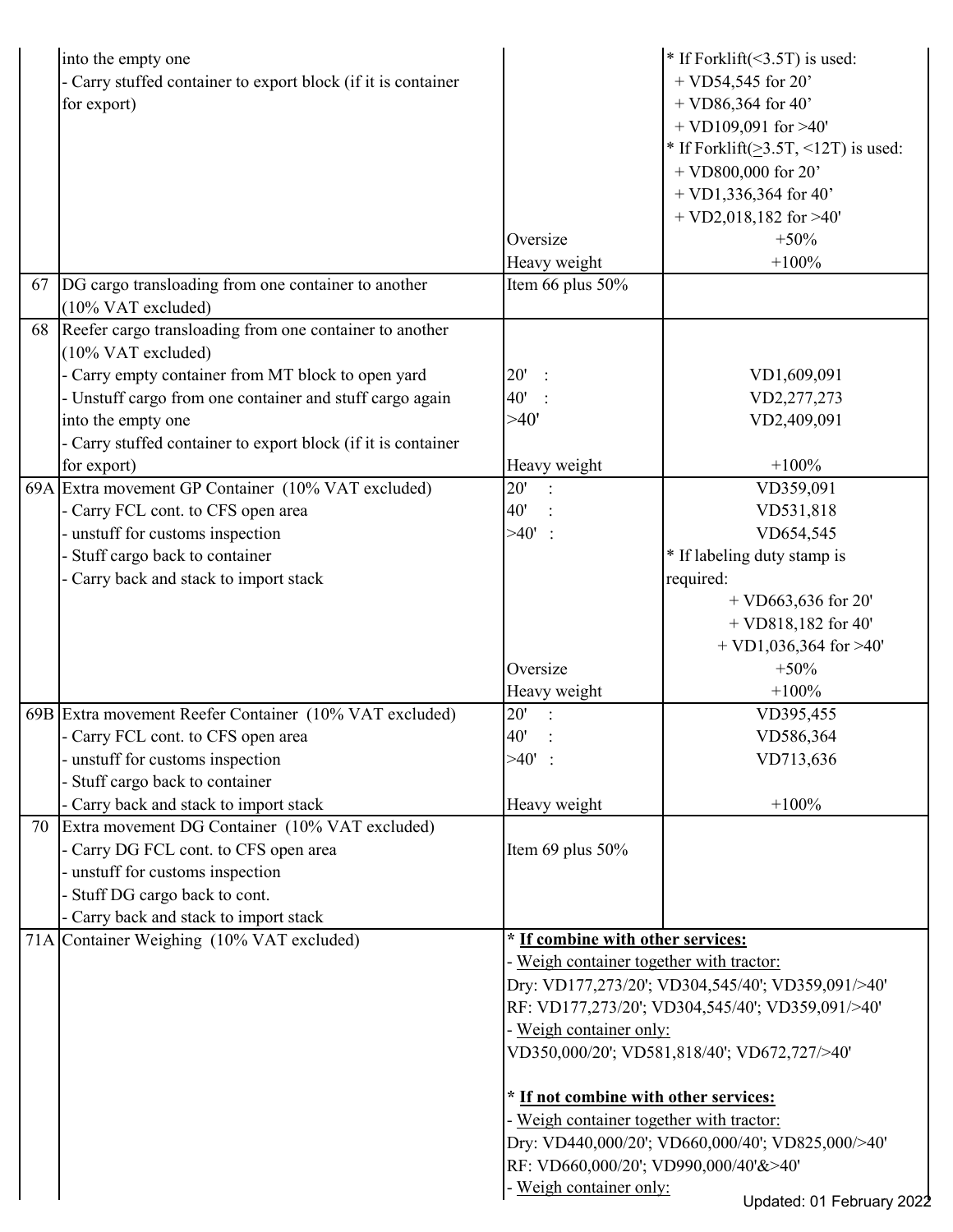|    |                                                                                                                           | VD660,000/20'; VD1,040,909/40'; VD1,259,091/>40' |                         |  |
|----|---------------------------------------------------------------------------------------------------------------------------|--------------------------------------------------|-------------------------|--|
|    | 71B Truck Weighing (10% VAT excluded)                                                                                     | $\dots$ /time                                    | VD177,273               |  |
| 72 | Extra-size cargo lashing (10% VAT excluded)                                                                               | /container                                       | To Be Negotiated        |  |
| 73 | Cargo packing into bags (10% VAT excluded)                                                                                | $\ldots$ /Metric Ton (T)                         | VD81,818                |  |
| 74 | Vehicles storage charge (no free period is available)                                                                     | $\ldots$ /day                                    | VD136,364               |  |
|    | (Storage of cars, trucks, bulldozers) (10% VAT excluded)                                                                  |                                                  |                         |  |
| 75 | Stuffing additional cargo or unstuffing extra cargo                                                                       | Extra movement charge + following charge:        |                         |  |
|    | $(10\% \text{ VAT excluded})$                                                                                             | 20'                                              | VD163,636               |  |
|    |                                                                                                                           | 40'                                              | VD227,273               |  |
|    |                                                                                                                           | $>40'$ :                                         | VD281,818               |  |
|    |                                                                                                                           |                                                  |                         |  |
|    |                                                                                                                           | * If DG container: Plus 50%                      |                         |  |
| 76 | Administration fee for changing service (10% VAT excluded)                                                                | /container                                       | VD 27,273               |  |
| 77 | Cutting Seal at CY (10% VAT excluded)                                                                                     | /container                                       | VD 27,273               |  |
| 78 | Extra movement for inspection by scanner                                                                                  |                                                  |                         |  |
|    | GP Container (10% VAT excluded)                                                                                           |                                                  |                         |  |
|    |                                                                                                                           |                                                  |                         |  |
|    | 78.1. Using VICT's truck:                                                                                                 | 20'                                              | VD490,909               |  |
|    | - Carry FCL cont. to scanner area                                                                                         | 40'                                              | VD727,273               |  |
|    | Inspection by scanner                                                                                                     | $>40'$ :                                         | VD900,000               |  |
|    | Carry back and lift off container at inspection area                                                                      |                                                  |                         |  |
|    | 78.2. Using customer's truck and then return to                                                                           |                                                  |                         |  |
|    | inspection area waiting for picking up or manual inspection:                                                              |                                                  |                         |  |
|    |                                                                                                                           | 20'                                              |                         |  |
|    |                                                                                                                           | 40'                                              | VD354,454               |  |
|    | Carry FCL cont. to scanner area                                                                                           | $>40'$ :                                         | VD522,727               |  |
|    | Inspection by scanner                                                                                                     |                                                  | VD654,545               |  |
|    | Carry back and lift off container at                                                                                      |                                                  |                         |  |
|    | inspection area                                                                                                           |                                                  |                         |  |
|    | 78.3. Using customer's truck without return to yard:                                                                      |                                                  |                         |  |
|    | - Carry FCL cont. to scanner area                                                                                         | 20'                                              |                         |  |
|    | - Inspection by scanner                                                                                                   | 40'                                              | Free of charge          |  |
|    | Exit out of VICT                                                                                                          | $>40'$ :                                         |                         |  |
|    | 78.4. Using VICT's truck to move container from wharf to scanner:                                                         |                                                  |                         |  |
|    | Carry FCL at wharf right after discharging from vessel to scan 20'                                                        |                                                  | VD222,727               |  |
|    | Inspection by scanner                                                                                                     | 40'                                              | VD331,818               |  |
|    | Carry and lift off container to CY                                                                                        | $>40'$ :                                         | VD413,636               |  |
|    |                                                                                                                           | Oversize                                         | $+50%$                  |  |
|    |                                                                                                                           | Heavy weight                                     | $+100%$                 |  |
| 79 | Extra movement for inspection by scanner                                                                                  |                                                  |                         |  |
|    | DG Container (10% VAT excluded)                                                                                           | Item 78 plus 50%                                 |                         |  |
| 89 | Charge for controlling gate-gate container/cargoes without                                                                | $$ /time                                         | VD72,727                |  |
|    | dropping at yard (10% VAT excluded)                                                                                       |                                                  |                         |  |
| 90 | Cut-off-time charge (10% VAT excluded)                                                                                    | $\ldots$ /box                                    | VD236,364               |  |
|    | - Container drops at yard after Cut-off-time                                                                              |                                                  |                         |  |
| 91 | Lift on from yard to barge or vice versa from barge to yard for<br>import/export cargo transfer between VICT & CMTV ports | 20'                                              | Empty/Laden*<br>346,500 |  |
|    | (For non DG container)                                                                                                    | 40'                                              | 531,300                 |  |
|    | (10% VAT excluded)                                                                                                        | >40'                                             | 531,300                 |  |
|    |                                                                                                                           | Oversize                                         | $+50%$                  |  |
|    |                                                                                                                           | Heavy weight                                     | $+100%$                 |  |